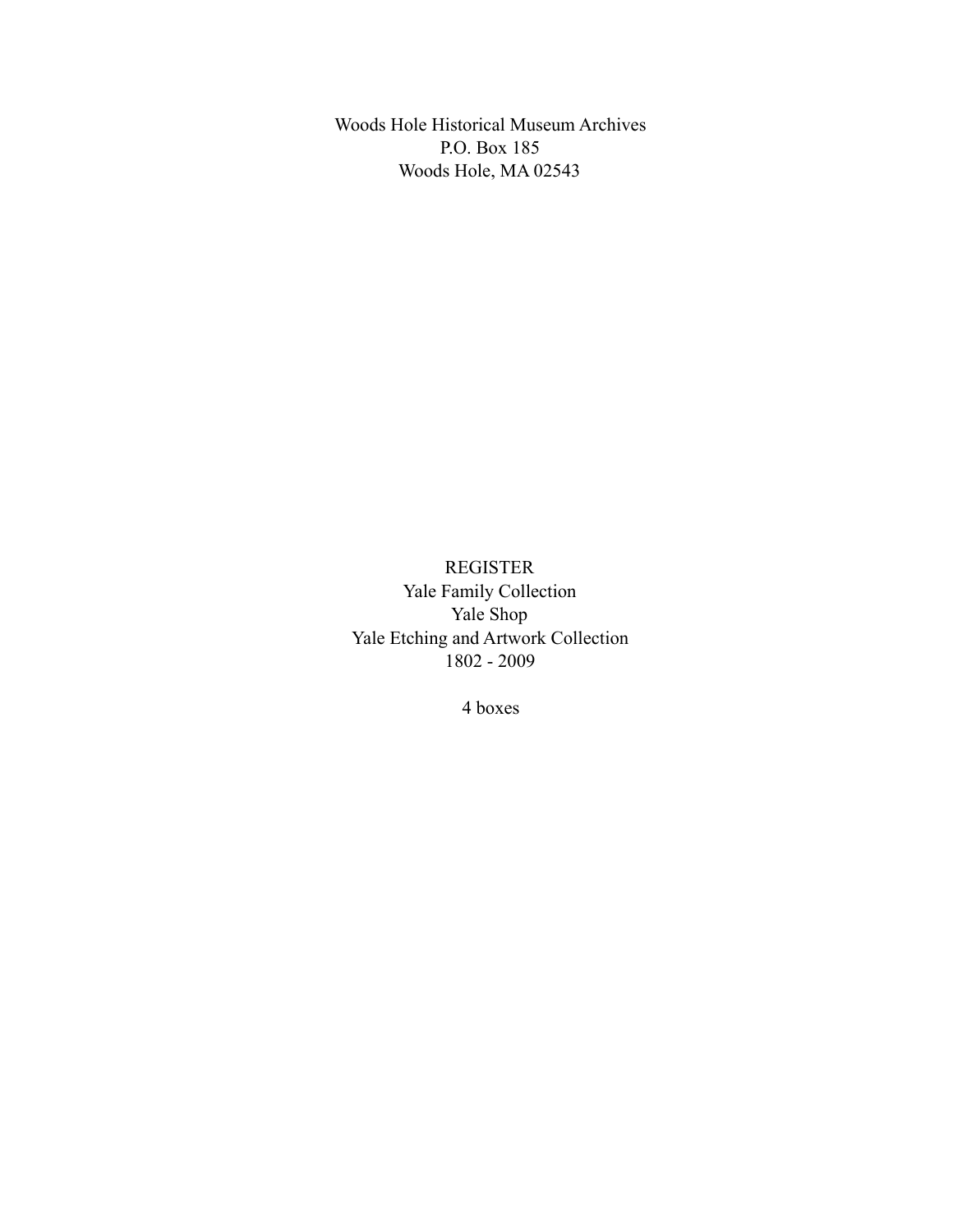# **Leroy Milton Yale, Jr. BIOGRAPHY (February 12, 1841 – September 12, 1906)**

Leroy Milton Yale, Jr. was born in Holmes Hole (Vineyard Haven) on Martha's Vineyard on February 12, 1841, the child of Dr. Leroy Milton Yale and Maria Allen Luce. After the death of his father, who was the Island doctor, his mother took the family to Brooklyn, New York. Leroy M. Yale, Jr. graduated from Columbia College in 1862 and from Bellevue Medical School in 1866. He was the top student in that class.

He worked as a doctor first on New York's Blackwell's Island. The complex of buildings on the island included a charity hospital, a work house, penitentiary, female alms house and a lunatic asylum. During his first summer there he struggled with a cholera epidemic. He was admired for his handling of this situation.

He then began a medical practice in New York City, became a surgeon at Bellevue and a lecturer on obstetrics. But his main focus as a physician was as a specialist in pediatrics.

His personal hobbies are what made him of interest to artists and friends and form the basis of our collection. He was a superb etcher, photographer and artist in pastels. Dr, Yale, Robert Swain Gifford and James David Smillie formed the New York Etching Club. Gifford was born on Naushon Island (near Martha's Vineyard) and was a painter and etcher of landscapes. Yale was the Club's first president. His etchings were held in a special collection at the New York Public Library.

In 1881 Dr. Yale married Julia M. Stetson of New Bedford, Massachusetts. Her father, a native of New Bedford, was a lawyer and the family lived on Madison Avenue in New York City.

His sisters' marriages brought him to Quissett on Cape Cod, Massachusetts. His sister Sarah Smith Boardman Yale married Stephen W. Carey, also originally from the Vineyard, and another sister, Albina Daggett Yale, married Thomas Dunham Fish of Quissett, who owned a shipping firm in New York. Earlier, Thomas Dunham Fish had worked in the shipping business for Stephen Carey in New York. Connections through their wives brought Stephen and Sarah Carey to Quissett Harbor where they stayed in the Quissett Harbor House during the 1870s and 1880s. In 1890 the Careys built a large house near the Harbor House hotel and across Quissett Harbor from the Thomas Dunham Fish homestead. Carey later sold a large piece of land behind his own house to Dr. Yale. Yale's home was built in 1892. It overlooked the vast scene of Buzzards Bay, often an inspiration for his art and photography. The house was called the "Barnacle."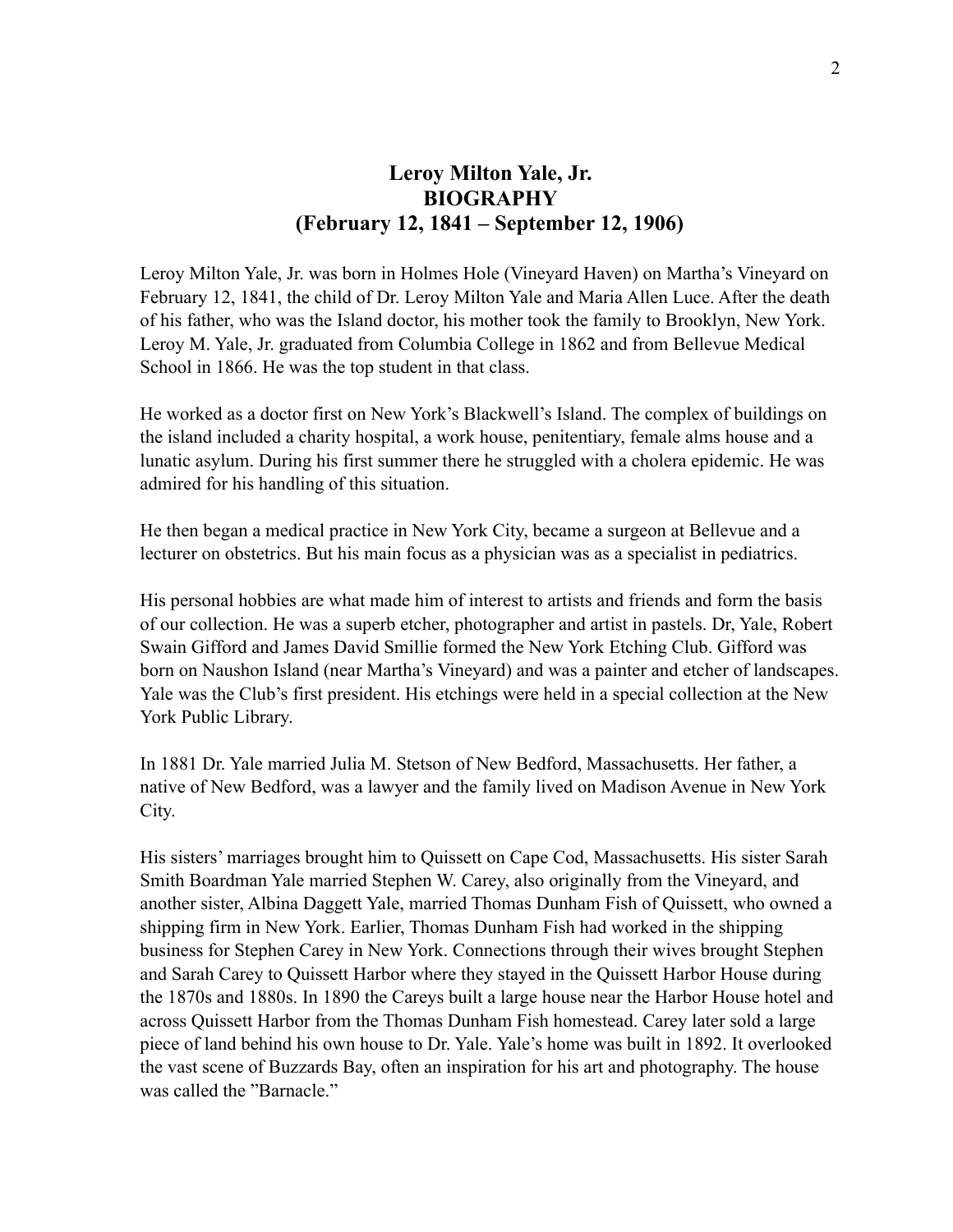Besides pursuing art in his leisure time, Dr. Yale wrote. He authored two books on pediatrics and many articles for medical journals. He was editor of a periodical called *Babyhood.*

Another hobby was fly fishing. He tied his own flies and made his own fishing rods. He often traveled to eastern Canada for salmon fishing.

Dr. Yale was a true American "Renaissance" man.

Yale retired to the "Barnacle" in Quissett in 1906 and died suddenly on September 12<sup>th</sup> of that year. In that era the cause of death was listed as "apoplexy" but it would now be described as a stroke.

His workshop for doing etching, pastels, photography and making fishing equipment was built in 1893 as a small shed to the north of his house. It remained full of his equipment and tools during the ownership of his daughter Julia Merriam Yale. When the house was sold in 1979 it was bought by Dr. Charles McGowan and his wife Laurie Marie. Dr. McGowan was a retired dental surgeon. The house was in such poor condition that it was eventually demolished and replaced by a contemporary home in 1985. However Dr. McGowan preserved and restored the workshop and everything in it, with great love and attention to detail. In 1995 he donated the workshop and its contents to the WHHC which, along with the addition to the campus of a barn for displaying local watercraft, became the WHHM. The boat barn (small boat museum) and the Yale Workshop are essential parts of the Museum campus. The etchings and pastels which came along with the workshop have been preserved and worked on by conservationists; they are mostly digitized as well.

## **SCOPE**

The Yale Family Collection comprises material on Dr. Leroy Milton Yale, Senior (1802-1849) and Dr. Leroy Milton Yale, Junior (1841-1906), their families and genealogies, as well as family photos, etchings, pastels, art photography, artifacts and material on Dr. Yale's etchings. Material on Yale genealogy, on Amerton Yale and other members of the family was donated by Amerton Yale descendant Elizabeth Valentine Brady and is contained in Box 4.

Also included is material on the donation of the Workshop itself and items in the Shop, part of the campus at the WHHM.

Photographic material on Dr. Yale and his family and Stephen W. Carey and family may be found in the Molly Willett Collection (Digital images 429-481).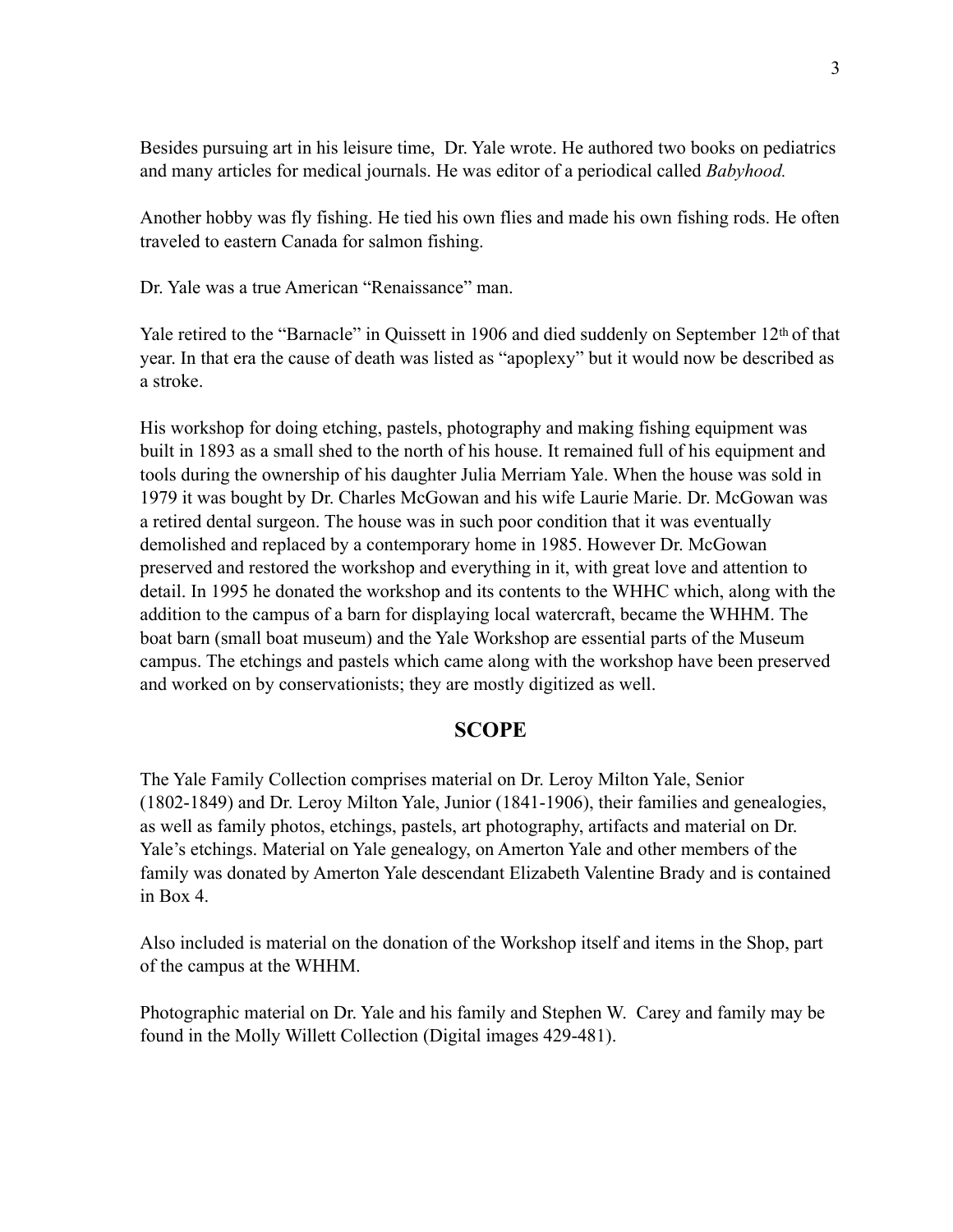### **YALE FAMILY COLLECTION BOX 1**

#### **Material on Dr. Leroy Milton Yale (Sr.) (1802-1849) and his family**

- 1-1. "The Biography of Leroy Milton Yale, Sr. As Written By His Son, Dr. Leroy Milton Yale, Jr." Internet print from [www.vineyard.net/history/leroy.htm.](http://www.vineyard.net/history/leroy.htm) (two copies) and one copy of a transcription of same.
- 1-2. Information on Dr. Leroy M. Yale, Sr.
	- Medical school
	- Island Journal
- 1-3. "The Island Doctor" by Julia M. (Yale) Cornwell
- 1-4. Handwritten letter. Letter to Mrs. Leroy M. Yale from Ellen R. Yale, April 20, 1843.

#### **Material on Dr. Leroy Milton Yale (Jr.) (1841-1906)**

- 1-5. Newsclippings about Dr. Leroy Milton Yale, Jr.
- 1-6. Pamphlet. Order of Exercises for the Senior Exhibition, Kimball Union Academy, Meriden, N.H., May 5, 1858. Xerox copy of cover and last page.
- 1-7. Periodical. *Scribner's Monthly Illustrated Magazine For The People.* Conducted by J. G. Holland. Scribner & Co. New York. September 1880, Vol. XX, No. 5.
- 1-8. Handwritten letter. Letter to Dr. George T. Hough from Dr. Leroy M. Yale, Jr. 1891. Accession Number 98-1.

#### **Material on Various Members of the Yale Family**

- 1-9. Material on various members of the Yale family sent to Charles McGowan and Susan F. Witzell by Elizabeth Brady (Amerton Yale descendant). See also Box 4.
- 1-10. David Tilton ("Uncle David) by Dr. Leroy M. Yale, Jr.
- 1-11. Certificate. Death certificate of "Leroy M. Yale, Jr.," July 30, 1903. Xerox copy.  *Death certificate of Leroy M. Yale III (not Jr.), known as "Roy."* (1886-1903)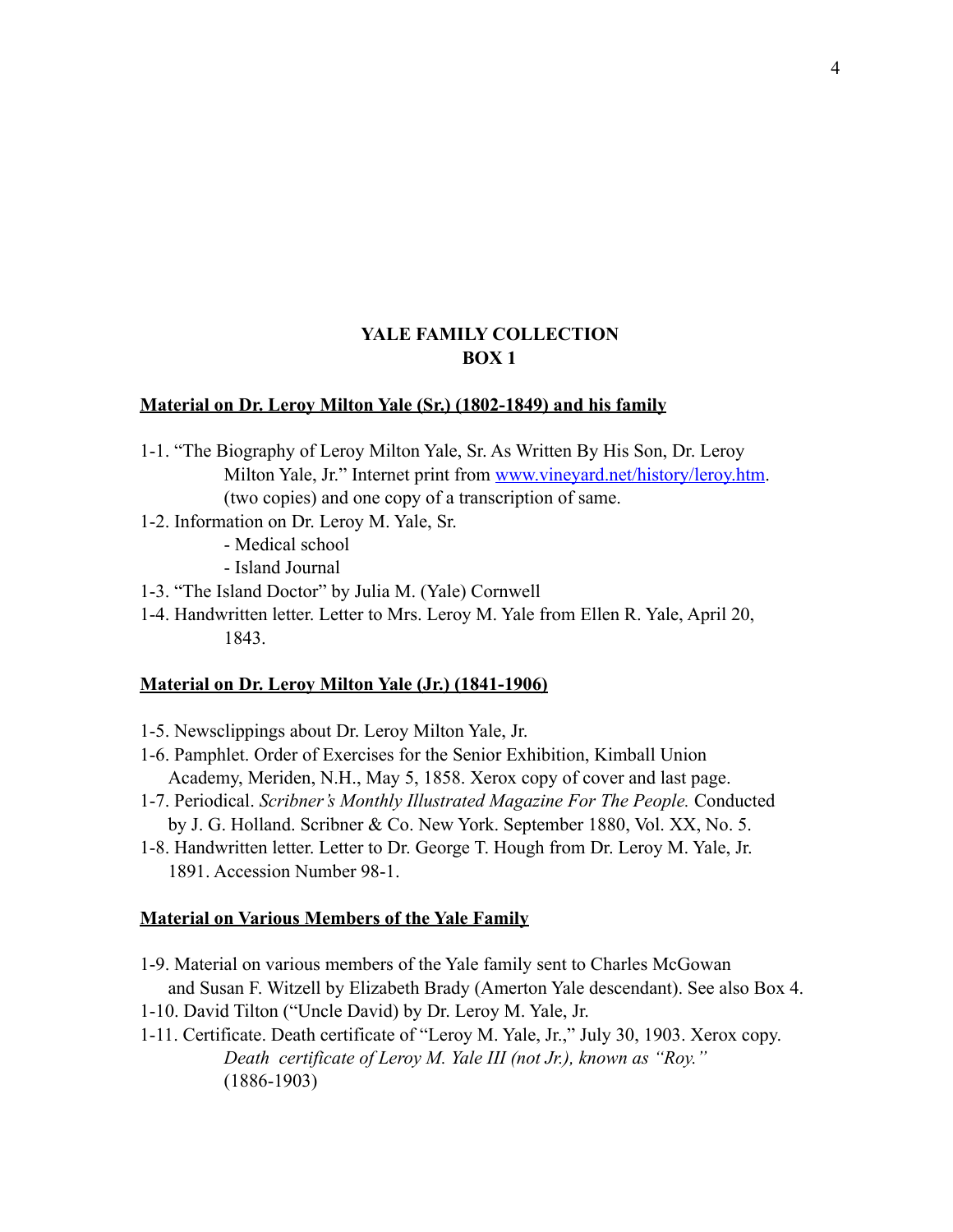#### **Material on Yale Family Investment in Wharfs and Shipping Companies**

- 1-12. Account book pages. Holmes Hole Union Wharf Company. Xerox copies. a. Account Book 1 (Stockholders): 1833/34 – 1898.
	- b. Account Book 2 (Accounts): 1856-1863.
	- c. Account Book 3 (Vineyard Haven Wharf Company): 1926-1944.
	- d. Account Book 4 (Vineyard Haven Wharf Company(: January 1, 1926 December 31, 1932.

*Originals given to WHHM anonymously, transferred to Martha's Vineyard Historical Society, 2005.* 

1-13. Carey, Yale & Lambert, Ship Brokers, New York, NY. *Summary descriptions and family genealogies.* 

### **Photos**

- 1-14. Yale family photos (originals, copy prints and xerox copies)
- 1-15. Julia M. Yale's photo album 1905-1907 (xerox copy; original in collection of Dr. Charles M. McGowan)
- 1-16. Images of the Yale house ("The Barnacle"), Quissett Harbor

### **YALE FAMILY COLLECTION BOX 2**

#### **THE YALE WORKSHOP**

## 2-1. **Material assembled by Dr. Charles McGowan , Jennifer S. Gaines, Paul F. Smith and others about the Yale Workshop.**

 a. Deed. Deed from Stephen W. Carey and Sarah S.B. Carey to Leroy M. Yale for property, May 12, 1892. Xerox copy backed with copy of newsclipping: "Leroy Milton Yale – Among The Best Of The Etchers." Xerox copy.

b. Photographs and copies of material.

1. Photographs of Yale Shop as originally located next to Yale house in Quissett, 1992. Xerox copies.

- 2. Diagram. Diagram by Dr. Yale found in home "The Barnacle." Floor plan sketch and location of the Shop. Xerox copy with red-pink markings.
- 3. Dr. Yale with his son Roy in the Shop. Color copy print and xerox copy.
- 4. Town of Falmouth. Death certificate for Leroy M. Yale, Sept. 12, 1906.
- 5. Typewritten letter. April 14, 1992. Letter from Laurie & Charles McGowan to Lew Francis, President Carey Lane Association about preserving the Yale Shop.

 c. Typed letter. December 26, 1983 (1993). Letter from Laurie & Charles McGowan to Katharine Woodwell, President, Woods Hole Historical Collection. Letter offering the Yale Workshop to the Collection. *Date is obviously incorrect.*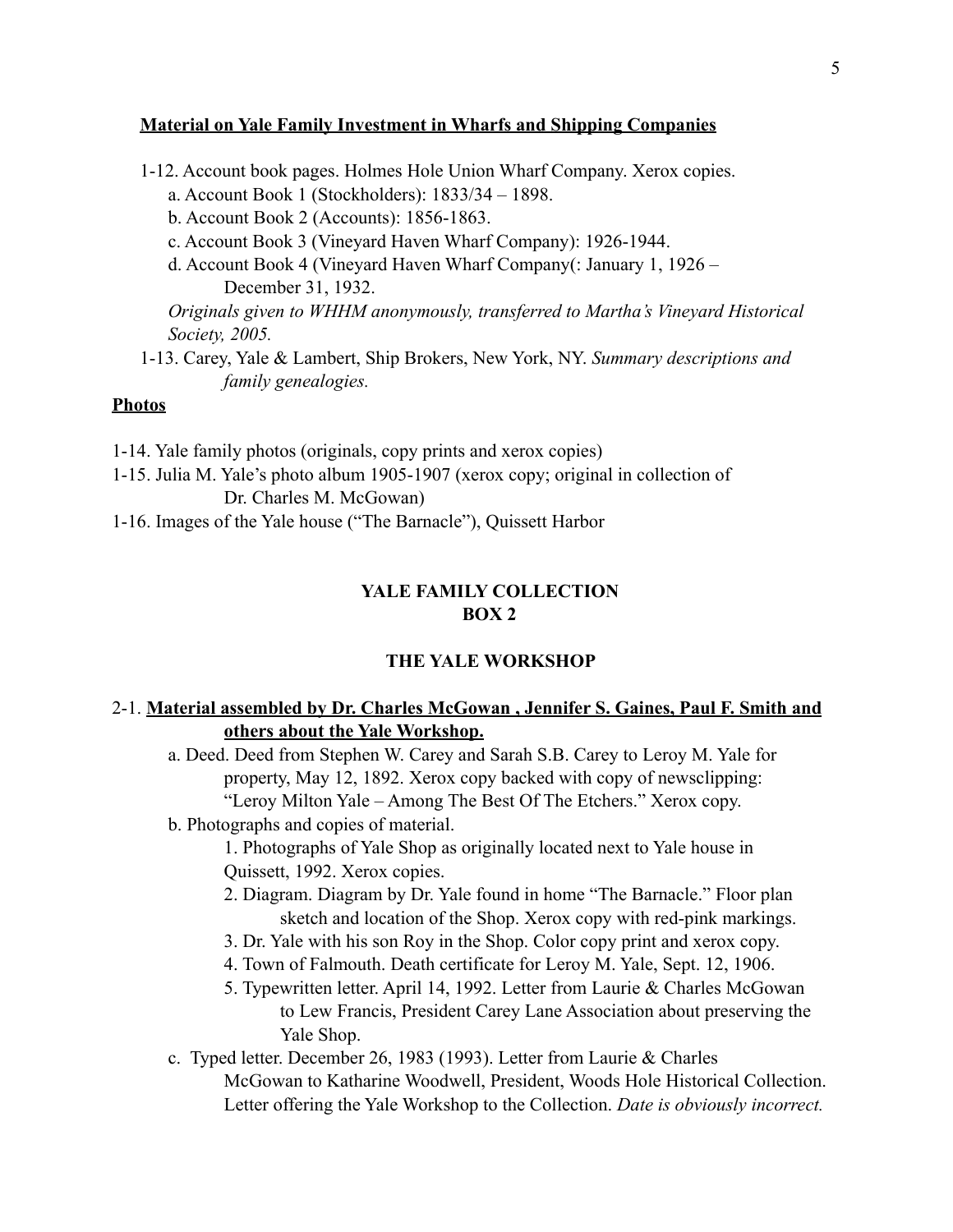- d. Typed letter. December 29, 1993. Letter from Anne Sawyer to Dewitt C. Jones III (Dick) about the donation of the Yale Shop and how it might affect the financial stability of the library; she suggests separation. Xerox copy. - Attached: memo from Paul Ferris Smith to Dewitt C. Jones III (Dick) about the acquisition of the Swift Barn and leasing of land from WHOI.
- e. Typed letter. January 4, 1994. Letter from Dewitt C. Jones III to Jennifer (S. Gaines) expressing reservations about the financial and other aspects of the new buildings and leased land.
- f. Accession form. Accession form 94-26.1 for the Yale Shop. Xerox copy.
- g. Typed letter. WHHC letterhead, April 12, 1994. Letter from Paul Ferris Smith to Dr. Robert Gagosian, Director, WHOI with discussion of proposed plans for Relocating the two buildings (Swift Barn and Yale Shop) and leasing land.
- h. Typed letters. Xerox copies, attached to one another.

1. Woods Hole Public Library letterhead. June 15, 1994. Letter from DeWitt C. Jones, III, President, Board of Trustees, addressed to Whom It May Concern, about vote taken to accept the gift of the Yale Shop.

- 2. WHOI letterhead. June 15, 1994. Letter from William E. McKeon, Facilities Manager, WHOI, to Eladio Gore, Falmouth Building Official, about the plan to store the Yale Shop at the WHOI Storage yard, Quissett.
- 3. WHHC letterhead. July 25, 1994. Letter from Bobbi Clark, WHHC President, to Charles McGowan, thanking him for the donation of the Shop.
- 4. WHHC Accession form 93-15.2. Accession of 108 items from the Leroy M. Yale, Jr. M.D. Collection: artifacts, books, etchings (see attached). *No attachment.*
- 5. WHHC letterhead. December 23, 1993.Letter to Dr. Charles E. McGowan from Jennifer S. Gaines, thanking him for the Yale items in Acc. No. 93-15.2.
- i. Miscellaneous handwritten notes on small paper and cards about siting the Yale Shop and permission from town.
- j. Application form. Historical District Commission Town of Falmouth Application for Certificate of Appropriateness, Jan 11, 1995. Xerox copy.
- k. Typed manuscript. 19TH CENTURY WORKSHOP GIVEN TO THE MUSEUM. Xerox copy and printed copy (2 different formats).
- l. Booklet (large format). A Valuation of The Workshop of Dr. Leroy Milton Yale, Jr. Woods Hole, Massachusetts, March 1, 1995. The Preservation Partnership, 36 North Water Street, New Bedford, MA. 02740.
- m. Typed manuscript. The Yale Workshop, Woods Hole Historical Collection Museum Campus by Charles E. and Marie L. McGowan, June 1996. Xerox copy.
- n. Newsclipping. "Antique Workshop Is On Exhibit At Historical Museum." Falmouth *Enterprise*, July 23, 1996. Xerox copy.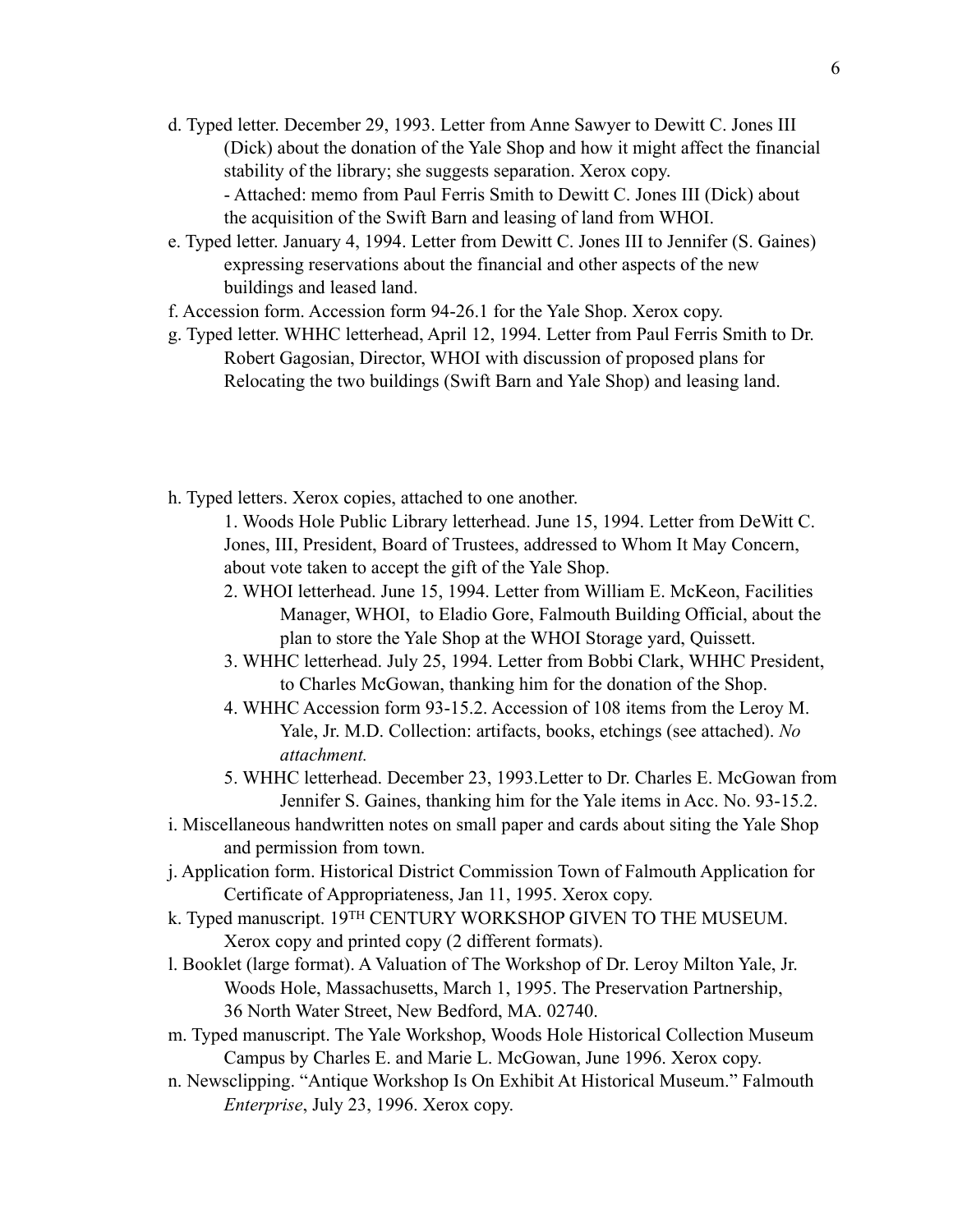- x. Handwritten manuscript. Comments to go (with) Yale Shop, WHHC. Sept. 2, '97. 9 listed changes and corrections for labels in Shop.
- o. Handwritten notes. Paul F. Smith's notes on observing items in the Yale Shop and images from the shop attached (xerox copies).
- p. Catalog pages. Eastman Kodak cameras, various models (date unknown).Xerox copies.
- q. Pamphlet. Blue covered paper pamphlet: "The Yale Workshop" by Charles E. and Marie L. McGowan, WHHC, 1998. *The official WHHM guide.*
- 2-2. Notes of Jennifer S. Gaines about a controversy about fishing rods meant for the Yale Workshop collection, 2006.
- 2-3. Yale Workshop miscellaneous information assembled by Paul Ferris Smith
- 2-4. Typeset pages. Pages 570-574, Encyclopedia Britannica, 9th edition, 1878, belonging to Dr. and Mrs. Leroy M. Yale, Jr. Entries on Lifeboats through Lifts. *Probably intended for display in the Yale Shop. Labeled incorrectly "Encyclopedia Brittanica."*
- 2-5. Book. Autograph Book of Leroy M. Yale. Autographs and notes of classmates at Kimball Union Academy, 1856-1858.
- 2-6. Miscellaneous pamphlets and material intended for the Yale Shop (originals)
	- a. Pamphlet. Annual Catalogue of the Officers and Students of Kimball Union Academy, for 1857-8.
	- b. Pamphlet. Order of Exercises for the Senior Exhibition of Kimabll Union Academy, Meriden, N.H., May 5, 1858.
	- c. Booklet. The Old Farmer's Almanac, 1892.
	- d. Advertising page from Boston, n.d.
- 2-7. Miscellaneous xerox copies of material from Charles McGowan intended for the Yale Shop.
- 2-8. Images of Dr. Leroy M. Yale, Jr. intended for the Yale Shop
- 2-9. Periodical: *The American Fly Fisher* (Journal of the American Museum of Fly Fishing): Spring 2002, Summer 2002, Fall 2002, Winter 2003.

#### **2-10. Yale Shop Inventory 2009**

### **YALE FAMILY COLLECTION BOX 3**

### **YALE ETCHINGS And Artwork**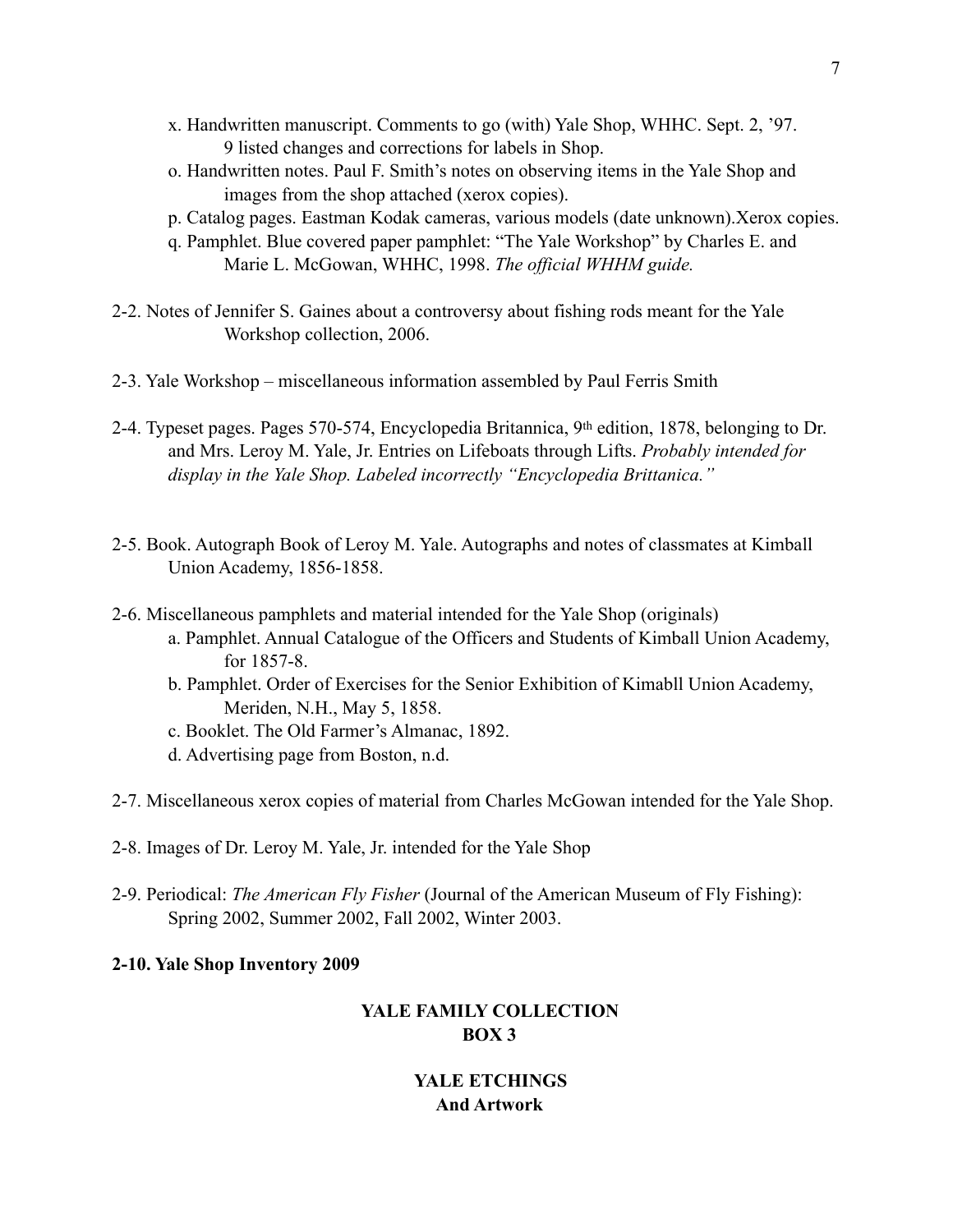- 3-1. Information on Yale etchings in WHHM collection
	- a. Accession form (unnumbered), May 23, 2002 for 16 mounted etchings of Leroy M. Yale, Jr. given by Charles E. and Marie L. McGowan.
	- b. Typewritten ms. Statement of Leroy Milton Yale, Jr.'s involvement with etching and the WHHM's collection (probably written by Charles E. McGowan). 2 copies
	- c. Handwritten list. List of items to be digitized of Yale etchings, artwork (pastel and pencil), photos as well as books and articles. Xerox copy.
	- d. Images of Yale etchings as hung on Workshop walls. 1 color photo print and 3 xerox copies.
	- e. Typed invoice. Invoice from Babbis Fine Art Restoration LLC, April 17, 2003 for restoration of 16 etchings.
	- f. Typed invoice. Invoice from Cape Gallery Framer for restoration of etchings and an engraving ("Old Bridge Near Newburyport"), August 5, 2013.
	- g. Internet print-out. Roma Schneider Fine Prints: offering for sale another copy of "Old Bridge Near Newburyport", 2005. 2 copies.
- 3-2. Typewritten list. List of values of Yale etchings from Roma Schneider, December 10, 2002, sent to Charles E. McGowan.
- 3-3. Typewritten list. List of Six framed Yale etchings donated to WHHM by Maryanne Pendergast, March 9, 2005. Accession No. 05-5. 2 copies.
- 3-4. Book excerpt. *Fine-Arts Etchings of James David Smillie 1833-1909*, pp. 18-61, pp.120- 121, pp. 126-127, pp. 190-191. Xerox copy.
- 3-5. Notebook with xerox copies. Copies of microfilm (?) of "List of Etchings by Leroy Milton Yale 1906" in the collection of the Astor, Lenox and Tilden Foundations, New York Public Library, 1906. Original is a handwritten list.
- 3-6. Book, paperback. *The New York Etching Club Minutes November 12, 1877 through December 8, 1893* by Stephen A. Fredericks. Rice University Press, Houston, 2009. Accession No. 09-9.

## **YALE FAMILY COLLECTION BOX 4**

## **MATERIAL ON YALE GENEALOGY, AMERTON YALE, YALE FAMILY, MATERIAL FROM ELIZABETH VALENTINE BRADY (Amerton Yale Descendant) Assembled by Susan F. Witzell, 1995-1996 During the time the Yale Shop and Collection was being donated to WHHM**